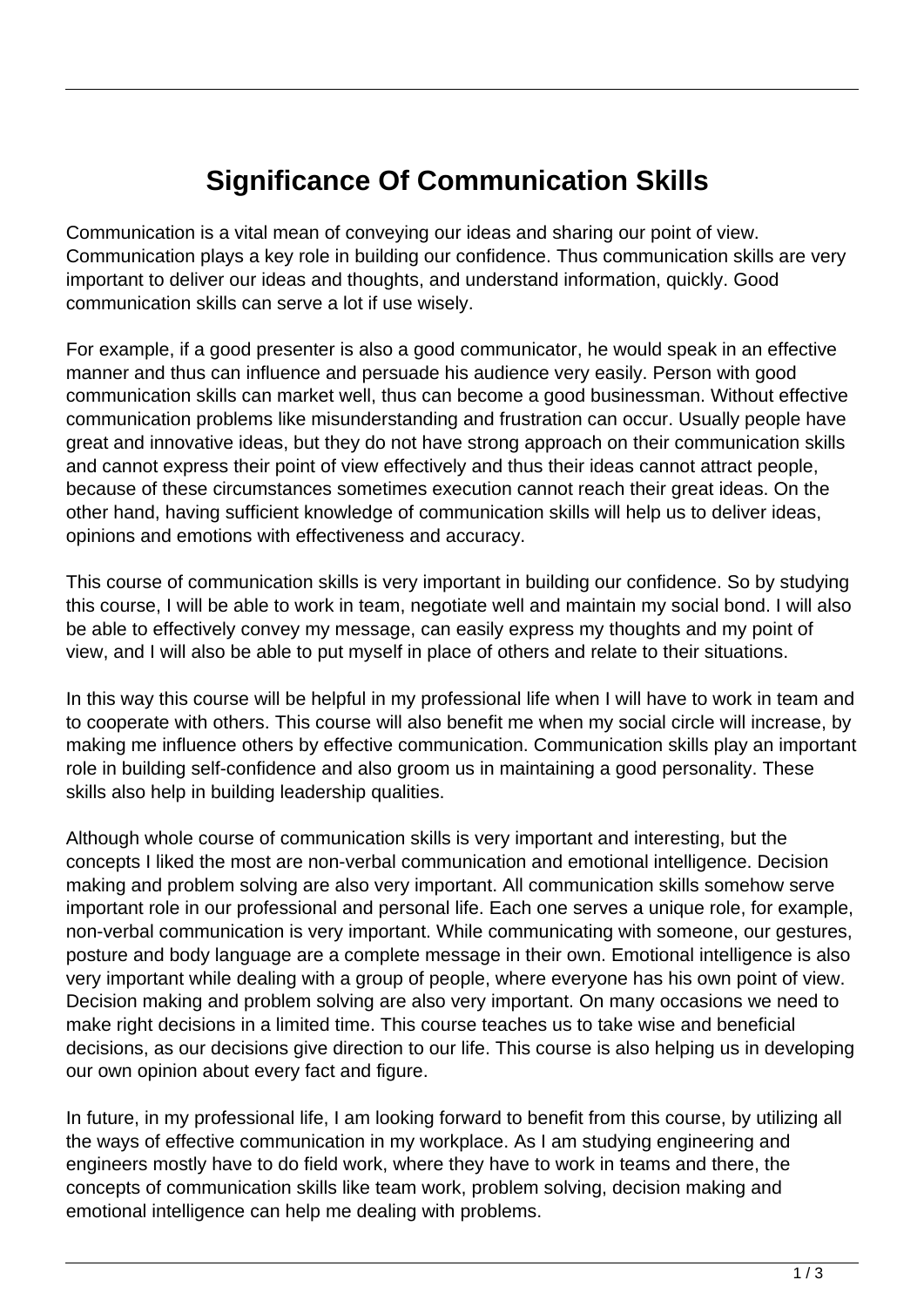## **Case Study:**

Momin was an intern at the law firm. He was given the internship for three months. His work was to assist advocates, interacting and communicating with their clients and to attend court sessions. In the very first week of Momin's internship, after examining his habits closely, manager concluded that Momin lacked interpersonal skills, which resulted in the dissatisfaction of the clients.

### **Problems:**

#### **1-Verbal communication:**

Momin's verbal communication skills were very poor. He found a lot of difficulty in sharing his opinions and conveying messages to his colleagues. He lacked professionalism. He could not convince his clients. Because of his poor interpersonal skills, clients were dissatisfied and they started approaching other advocates.

#### **2-Non-verbal communication:**

Like Momin's verbal communication, his nonverbal communication skills also lacked miserably. His gestures were very inappropriate. He was also very poor in expressing his ideas due to inappropriate use of gestures with words. While attending meetings he sit in unprofessional manner with one leg up the other. His tone was sometimes rude and he also faced difficulty in making eye contact with other people while speaking.

#### **3-Listening skills:**

Momin was also poor in his listening skills. He never took proper notes while dealing with clients and on meetings. So he never fulfilled the demands of clients. He also did not listen to his seniors carefully, which the seniors consider as their insult.

#### **4-Problem solving:**

Whenever in meetings Momin was asked to give his opinions or suggestions about any problem. He was unable to give his ideas and opinions because he also lacked the skill of problem solving.

#### **5-Decision making:**

Momin also lacked this skill. He was unable to make right decision at the right time.

### **Solution:**

Momin's communication skills need to be worked on. He needs to practice talking more with his seniors, colleagues and clients. To improve his verbal skills it is very important to build his confidence which can be done by improving his speaking skills. Also Momin's non-verbal skills need to be focused on. He should practice of siting and walking in an appropriate manner. He